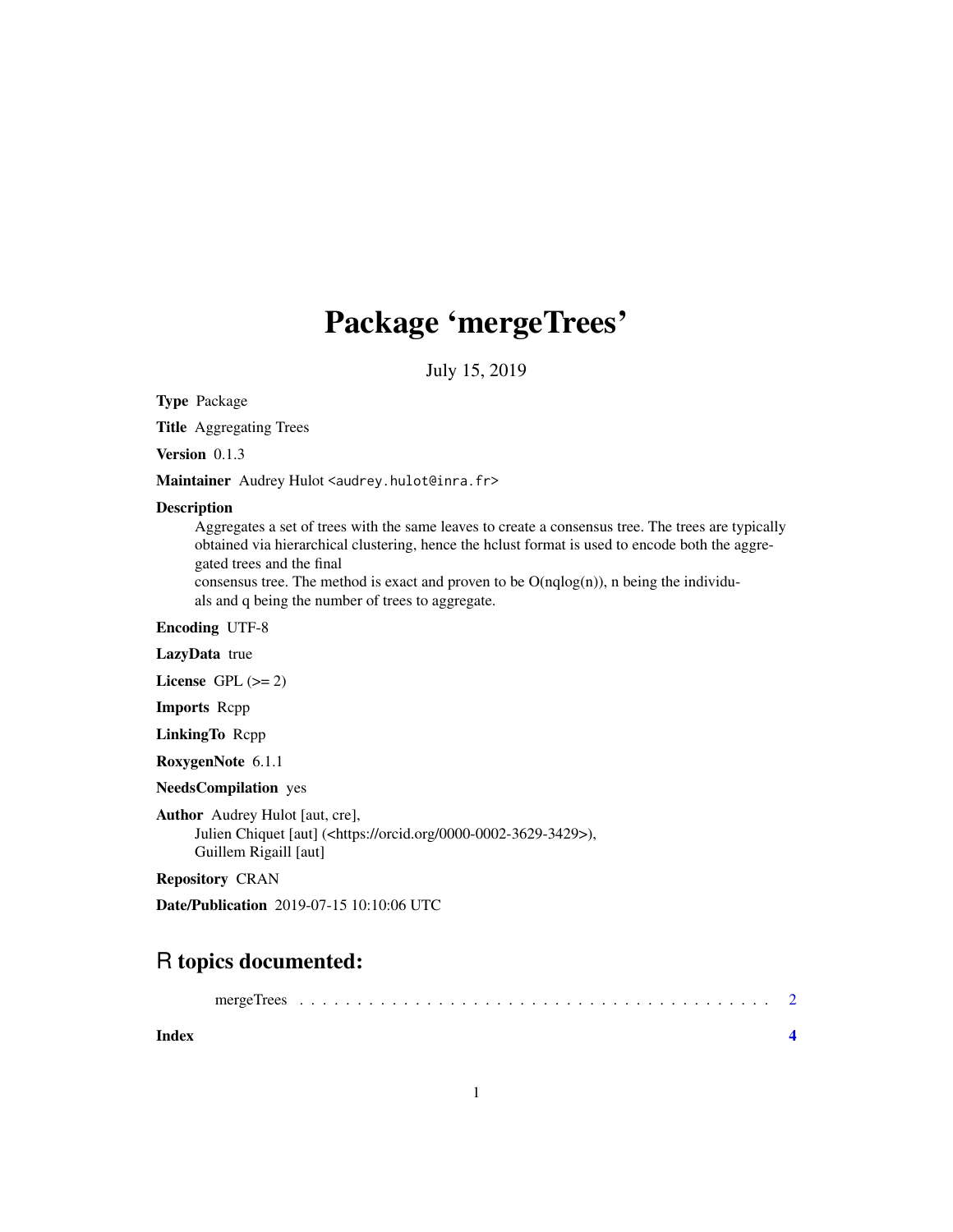<span id="page-1-0"></span>

#### Description

The consensus tree is built from top to bottom. Trees from hc.list argument are transformed into a list of possible splits. Each split is characterized by its heights in the tree and the two clusters it is creating. If the trees are non-binary trees (i.e. create more than two clusters in one split, or equivalently, if they merge more than two clusters), the method creates as many splits as there are clusters created. All the splits from the trees are then ordered by decreasing height. The method follow the list to find the active splits, and create a consensus tree. The method can be summarized with this property: "At height h, if elements i and j are groupes in the same clusters in all the trees, then they are in the same cluster in the consensus tree", or, equivalently: "At height h, if elements i and j are not in the same clusters in at least one of the trees, then they are not in the same cluster in the consensus tree".

#### Usage

mergeTrees(hc.list, standardize = FALSE)

#### Arguments

| hc.list     | a list with at least one holyst object to be merge in a single consensus tree. No<br>other tree format is supported. The trees should have the same leaves labels,<br>otherwise the function will stop. |
|-------------|---------------------------------------------------------------------------------------------------------------------------------------------------------------------------------------------------------|
| standardize | a boolean indicating wether the heights of the different trees should be normal-<br>ized before merged. Normalization is done by divinding the heights of fusion<br>by their maximum in each tree.      |

#### Value

A list of class hclust, being the consensus tree, with the following components: height, merge, method, order, and, if any, labels. For more information about these components, please see hclust function help page.

#### Author(s)

Audrey Hulot, <audrey.hulot@inra.fr>, Julien Chiquet, Guillem Rigaill

#### Examples

```
library(mergeTrees)
M1 = matrix(c(0, 2, 3, 4, 2, 0, 1, 5, 3, 1, 0, 7, 4, 5, 7, 0), ncol = 4, nrow = 4)M2 = matrix(c(0, 1, 5, 6, 1, 0, 7, 9, 5, 7, 0, 2, 6, 9, 2, 0), ncol = 4, nrow = 4)h1 = hclust(as.dist(M1))
h2 = hclust(as.dist(M2))
MT = mergeTrees(list(h1, h2))
oldpar \leq par(mfrow = c(1,3))
```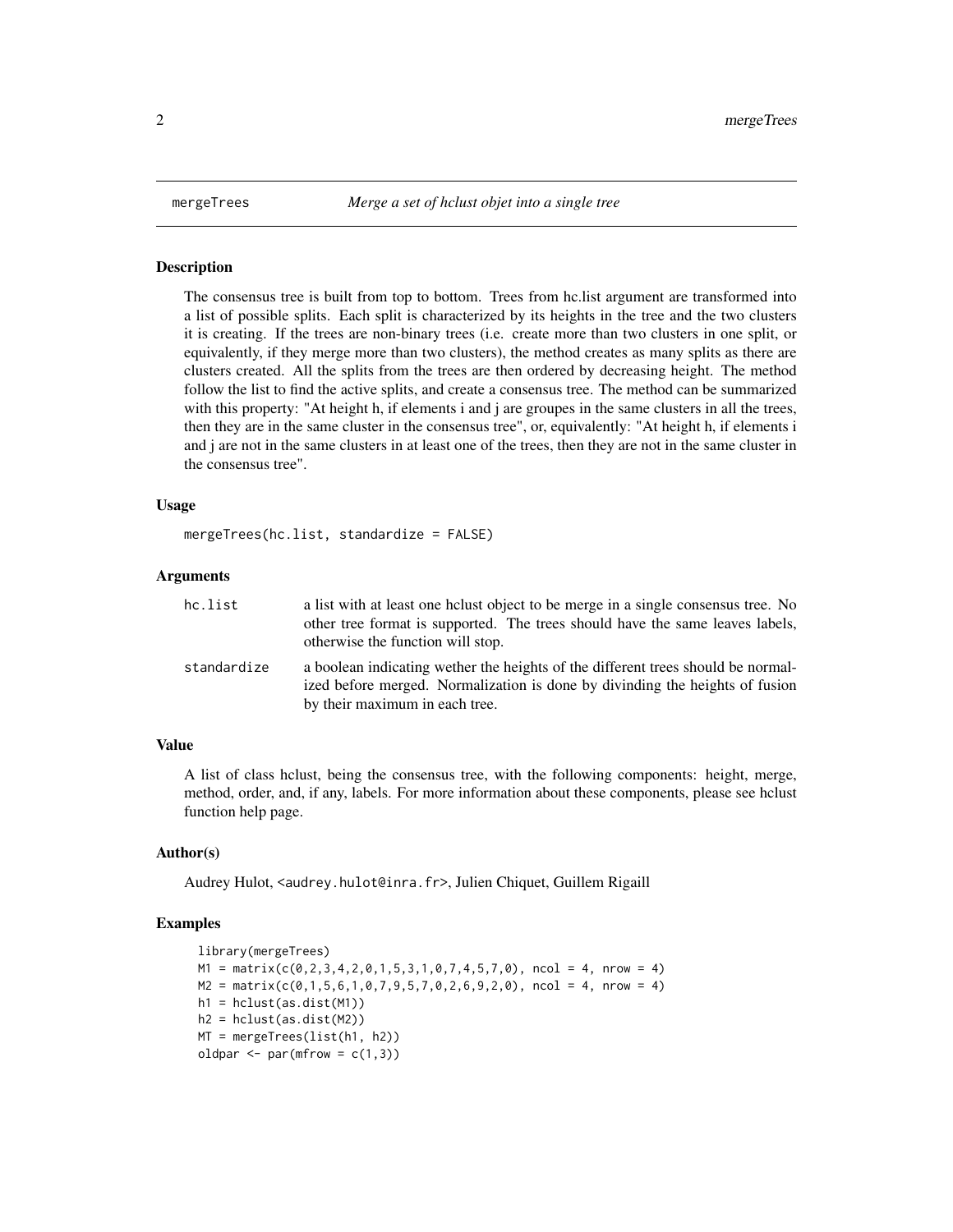mergeTrees

plot(h1) plot(h2) plot(MT) par(oldpar)